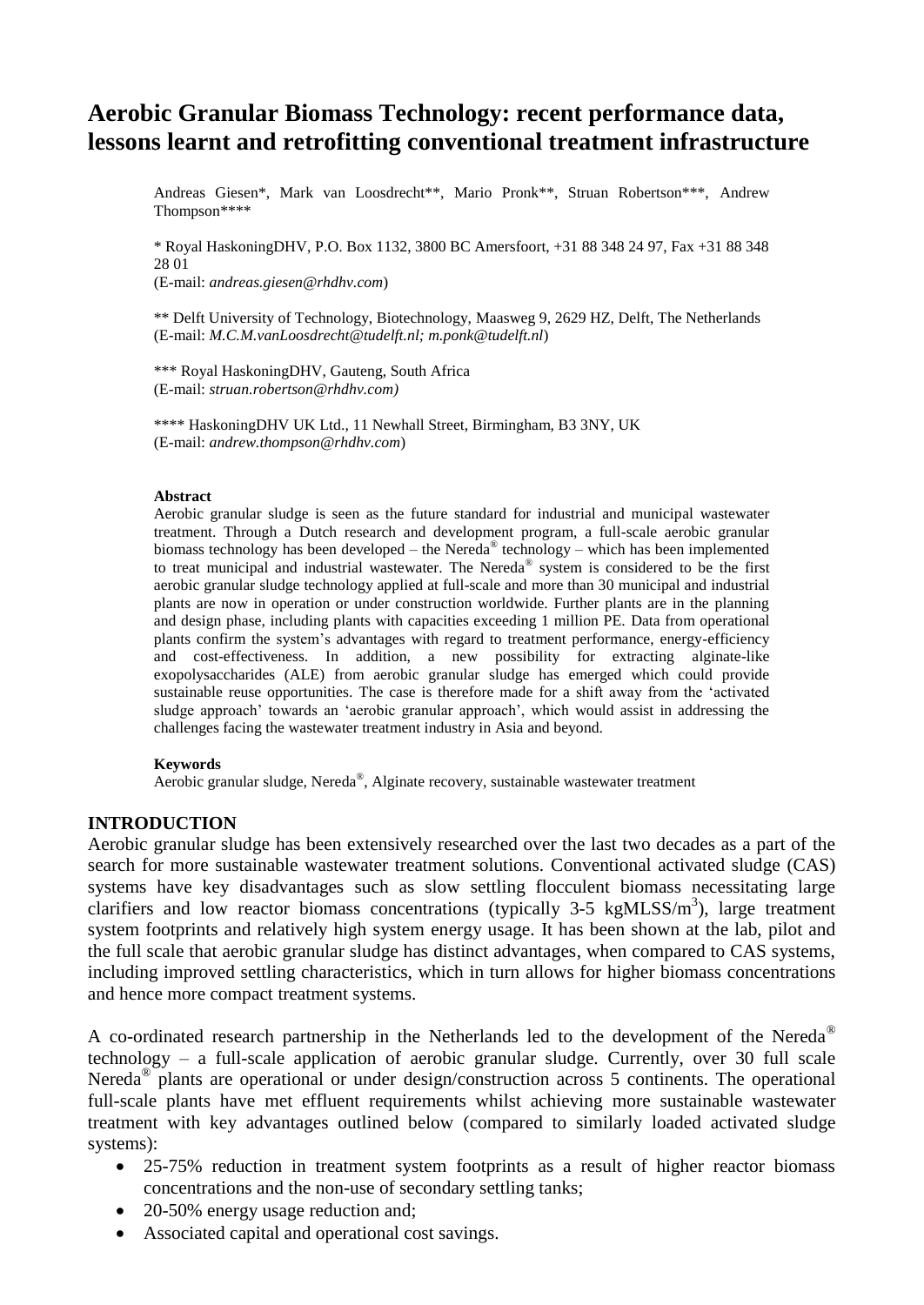This paper highlights the different Nereda® design configurations which have been developed to meet requirements at different sites across the world. Furthermore, results from several full-scale treatment plants are presented and the potential to extract a high-value reuse product (alginate) from Nereda® excess/waste sludge is discussed.

### **AEROBIC GRANULAR BIOMASS AND THE NEREDA® TECHNOLOGY**

Starting with activated sludge, aerobic granular sludge can be formed by applying specific process conditions such as selectively wasting slow settling biomass and retaining faster settling sludge (de Kreuk et al, 2005). Furthermore, favouring slow growing bacteria such as Poly-phosphate Accumulating Organisms (PAOs) has been shown to enhance granulation (de Kreuk et al, 2006). Aerobic granular sludge consists of bio-granules, without carrier material, of sizes typically larger than 0.2 mm. The granular biomass can be used to biologically treat wastewater using similar processes to activated sludge system, however the granular sludge has a distinct advantage of faster settling velocities when compared to activated sludge, which allows for higher reactor biomass concentrations (e.g.  $8-15$  g/ℓ) (de Kreuk et al, 2007).

When aerated, an oxygen gradient forms within aerobic granules whereby the outer layers are aerobic and the inner core is anoxic or anaerobic (de Kreuk et al, 2007). Nitrifiers and heterotrophic bacteria proliferate in the aerobic outer layer of the granules, enabling the degradation of organics (COD removal) and nitrification (conversion of ammonia to nitrite/nitrate) respectively (de Kreuk et al, 2007). A simultaneous nitrification-denitrification process occurs whereby the formed nitrates (from nitrification) are denitrified (conversion of nitrate to nitrogen gas) in the anoxic core of the granules (Pronk et al, 2015). PAOs in the aerobic granules enable enhanced biological phosphorus removal whereby phosphate uptake occurs during aeration and phosphate rich waste sludge is subsequently removed from the system (de Kreuk et al, 2005). Aerobic granular sludge can therefore achieve biological nutrient removal in a single tank without the need for separate anaerobic and anoxic compartments or tanks. Comparatively, activated sludge systems capable of biological nitrogen and phosphorus removal require at least 3 tanks or zones (anaerobic, anoxic and anaerobic) and multiple recycles between the zones or tanks (Wentzel et al, 2008).

In the early 2000's, lab-scale research at the Delft University of Technology (TU Delft), showed that aerobic granular sludge could be formed under a variety of conditions and that granular sludge could be used to achieve stable biological COD, phosphorus and nitrogen (de Kreuk et al, 2007). A collaborative public-private partnership was set up involving TU Delft, Royal HaskoningDHV, several Dutch District Water Authorities, STOWA (the Dutch Foundation for Applied Water Research). This partnership led to the development of the Nereda<sup>®</sup> wastewater treatment system, which is a full scale application of the aerobic granular sludge technology. Following initial pilotscale research, the first full-scale Nereda<sup>®</sup> wastewater treatment plant was commissioned in 2006 at a cheese factory in the Netherlands (van der Roest et al, 2011). Subsequently, 16 full-scale Nereda® treatment plants have entered operation. Table 1 provides details of the operational plants as well as the full-scale plants under construction (8 plants) and in the final stages of design (7 plants).

Nereda<sup>®</sup> operates a cyclical process with three cycle components or stages: simultaneous influent fill and effluent withdrawal; aeration/reaction and settling – all of which occur in a single reactor without partitions (Giesen et al, 2013). Granulation can be achieved via an incremental start-up process using activated sludge for seeding or alternatively granular seed sludge from other Nereda® plants can be used. The enhanced sludge settleability of aerobic granular sludge is evident from a comparison of typical full scale SVI (sludge volume index) values – for aerobic granular sludge the  $\text{SVI}_5$  (5 minutes) tends towards the SVI<sub>30</sub> (30 minutes), with typical values at operational Nereda<sup>®</sup> plants around 30-60 m $\ell$ /g (Giesen et al, 2013), whereas for activated sludge the SVI<sub>30</sub> is typically in the range of 110-160 m $\ell$ /g and the SVI<sub>5</sub> is not measured because activated sludge exhibits minimal settling 5 minutes (Tchnobanoglous et al, 2004).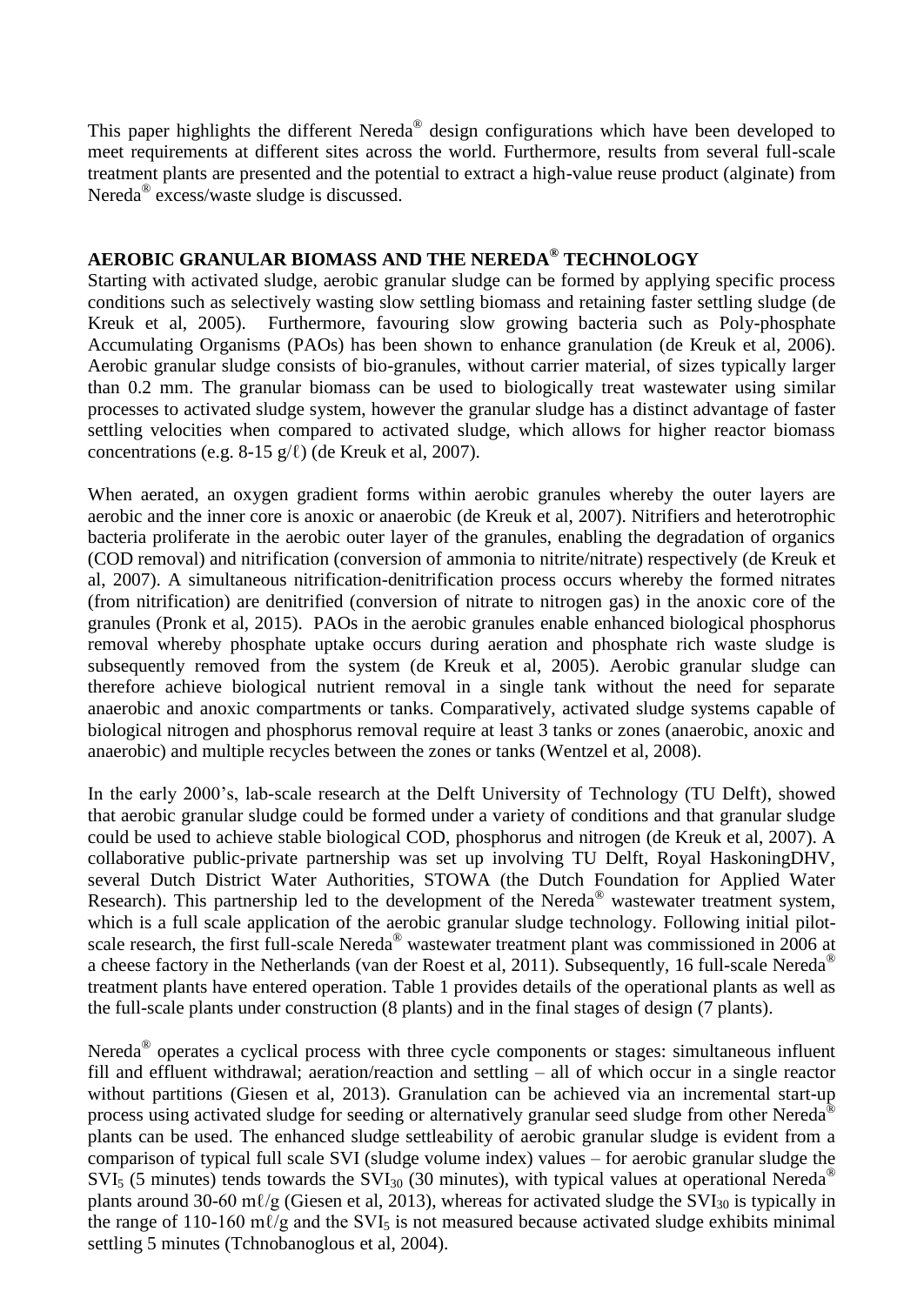Nereda<sup>®</sup> systems are preceded by conventional pre-treatment consisting of screening, grit removal and, depending on the application, FOG (fats, oils and greases) removal; whilst primary sedimentation is optional. Typical reactor depths range from 5.5 to 9 m, with lower and deeper depths possible; whilst secondary settling tanks and major sludge recycles are not required for the Nereda<sup>®</sup> system.

Table 1. List of full scale Nereda<sup>®</sup> treatment plants in operation, under construction and in the final phases of design.

| <b>Operational plants</b>                      | <b>Daily average</b>       | <b>Peak flow</b> | <b>Person Equivalent</b> | Start-       |
|------------------------------------------------|----------------------------|------------------|--------------------------|--------------|
|                                                | flow $(m^3/day)$           | $(m^3/h)$        | (For p.e. a 54 g. BOD)   | <b>up</b>    |
| Vika, Ede (NL)                                 | 50-250                     |                  | $1,500 - 5,000$          | 2005         |
| Cargill, Rotterdam (NL)                        | 700                        |                  | 10,000-30,000            | 2006         |
| Fano Fine Foods, Oldenzaal (NL)                | 360                        |                  | 5,000-10,000             | 2006         |
| Smilde, Oosterwolde (NL)                       | 500                        |                  | 5,000                    | 2009         |
| <b>STP Gansbaai (RSA)</b>                      | 5,000                      | 400              | 63,000                   | 2009         |
| STP Epe (NL)                                   | 8,000                      | 1,500            | 54,000                   | 2011         |
| <b>STP Garmerwolde (NL)</b>                    | 30,000                     | 4,200            | 140,000                  | 2013         |
| <b>STP Vroomshoop (NL)</b>                     | 1,500                      | 400              | 12,000                   | 2013         |
| <b>STP Dinxperlo (NL)</b>                      | 3,100                      | 570              | 11,111                   | 2013         |
| <b>STP Wemmershoek (RSA)</b>                   | 5,000                      | 625              | 39,000                   | 2013         |
| STP Frielas, Lisbon (PT)                       | 12,000                     |                  | 44,444                   | 2014         |
| STP Ryki (PL)                                  | 5,300                      | 430              | 42,889                   | 2015         |
| <b>Westfort Meatproducts, IJsselstein (NL)</b> | 1,400                      |                  | 43,000                   | 2015         |
| <b>STP Clonakilty (IRL)</b>                    | 4,896                      | 626              | 23,278                   | 2015         |
| <b>STP Carrigtwohill (IRL)</b>                 | 6,750                      | 844              | 41,204                   | 2015         |
| STP Deodoro, Rio de Janeiro (BR)               | 86,400                     | 6,120            | 480,000                  | 2016         |
| <b>Plants under construction</b>               |                            |                  |                          |              |
| STP Jardim Novo, Rio Claro (BR)                | 23,500                     | 1,764            | 152,315                  | 2016         |
| <b>STP Hartebeestfontein (RSA)</b>             | 5,000                      | 1,250            | 52,185                   | 2016         |
| <b>STP Kingaroy (AUS)</b>                      | 2,700                      | 450              | 11,000                   | 2016         |
| <b>STP Ringsend SBR Retrofit 1 Cell,</b>       | 21,700                     | 6,750            | 94,000                   | 2016         |
| Dublin (IRL)                                   |                            |                  |                          |              |
| <b>STP Highworth (UK)</b>                      |                            |                  | 10.111                   |              |
| <b>STP Cork Lower Harbour (IRL)</b>            | 18,280                     | 1,830            | 65,000                   | 2016         |
| <b>STP Simpelveld</b> $(NL)$                   | 3,668                      | 945              | 11,880                   | 2016         |
| <b>STP Ringsend Capacity Upgrade, Dublin</b>   | 117,000                    | 9,240            | 400,000 (part of the     | 2019         |
| (IRL)                                          |                            |                  | upgrade project to 2,4   |              |
|                                                |                            |                  | million p.e.)            |              |
| <b>Plants under design</b>                     |                            |                  |                          |              |
| <b>STP Alpnach (CH)</b>                        | 14,000                     | 1845             | 49,000                   | 2017         |
| STP Österröd, Strömstad (S)                    | 3,730                      | 360              | 10,400<br>517,000        | 2017         |
| STP Tatu, Limeira (BR)                         | 57,024<br>$19,093$ $(1st)$ | 3,492            |                          | 2016<br>2016 |
| STP São Lourenço, Recife (BR)                  | fase);                     | 1,674            | 139,574                  | 2024         |
|                                                | $25,123$ $(2nd$            |                  |                          |              |
|                                                | fase)                      |                  |                          |              |
| STP Jaboatão, Recife (BR)                      | $109,683(1^{st}$           |                  |                          | 2017         |
|                                                | fase)                      | 11,588           | 858,333                  | 2025         |
|                                                | 154,483 $(2^{nd}$          |                  |                          |              |
|                                                | fase)                      |                  |                          |              |
| STP Jardim São Paulo, Recife (BR)              | $19,529$ $(1st$            |                  |                          | 2017         |
|                                                | fase)                      | 5,859            | 325,315                  | 2025         |
|                                                | 78,117 $(2^{nd}$           |                  |                          |              |
|                                                | fase)                      |                  |                          |              |
| <b>STP Utrecht (NL)</b>                        | 55,000                     | 13,200           | 430,000                  | 2018         |
| STP Faro - Olhão (PT)                          | 28,149                     | 3,942            | 113,200                  | 2018         |
| Pilots and demo's                              |                            |                  |                          |              |
| <b>Nereda Research Program (NL)</b>            |                            |                  |                          | 2003-        |
|                                                |                            |                  |                          | 2010         |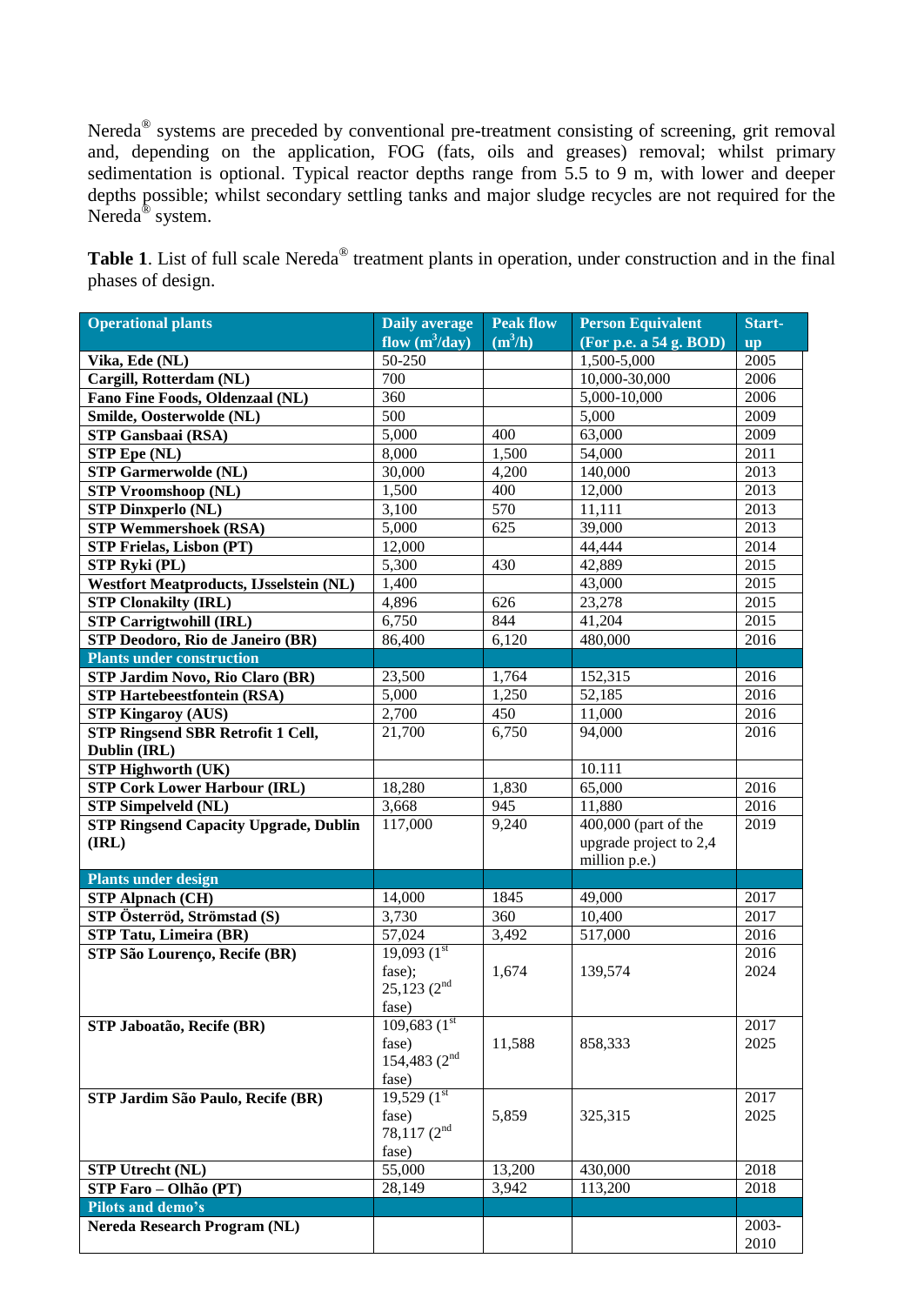| Bavaria, Lieshout (NL)                |               | 2007 |
|---------------------------------------|---------------|------|
| Tata Steel, IJmuiden (NL)             |               | 2011 |
| <b>Anonymous Petrochemical (NL)</b>   |               | 2011 |
| Peka Kroef, Odiliapeel (NL)           |               | 2012 |
| <b>STP Frielas, Lisbon (PT)</b>       | 3,000         | 2012 |
| <b>STP Utrecht (NL)</b>               | 1.500         | 2013 |
| <b>Anonymous Chemicals (FR)</b>       |               | 2014 |
| <b>STP Kloten Opfikon (CH)</b>        | $1.5 - 5.0$   | 2014 |
| <b>STP Davyhulme (UK)</b>             | $1.5 - 5.0$   | 2014 |
| <b>STP Daldowie (UK)</b>              | $1.5 - 5.0$   | 2014 |
| <b>STP Dalmarnock (UK)</b>            | $1.5 - 5.0$   | 2014 |
| <b>STP Crewe (UK)</b>                 | $1.5 - 5.0$   | 2015 |
| <b>STP Werribee (AUS)</b>             | 100-300       | 2015 |
| STP Ringsend, Process Proving Unit 1, | 13,5          | 2015 |
| Dublin (IRL)                          |               |      |
| STP Sha Tin (HK)                      | $800 - 1,000$ | 2016 |

## **RESULTS FROM NEREDA® TREATMENT PLANTS**

New insights have emerged since implementing the first full-scale Nereda® installations allowing for further innovation, system development and design optimisation. Several system configurations have been developed to suit a variety of scenarios experienced from site to site. Two 'greenfield' or parallel extension approaches have been used, whilst two 'brownfield' approaches have also been developed – these configurations are detailed in Table 2 below. For 'brown field' Nereda applications, it is often possible to reuse existing infrastructure and implement a significant increase in biological treatment capacity against low investments. Examples of such applications in Table 1 are the retrofit of the existing SBR's of Cargill's wastewater treatment facility in Rotterdam (The Netherlands) and Irish Water's Ringsend STP. The Nereda at Lisbon's Frielas STP is an example that also conventional continuous activated sludge tanks can be retrofitted.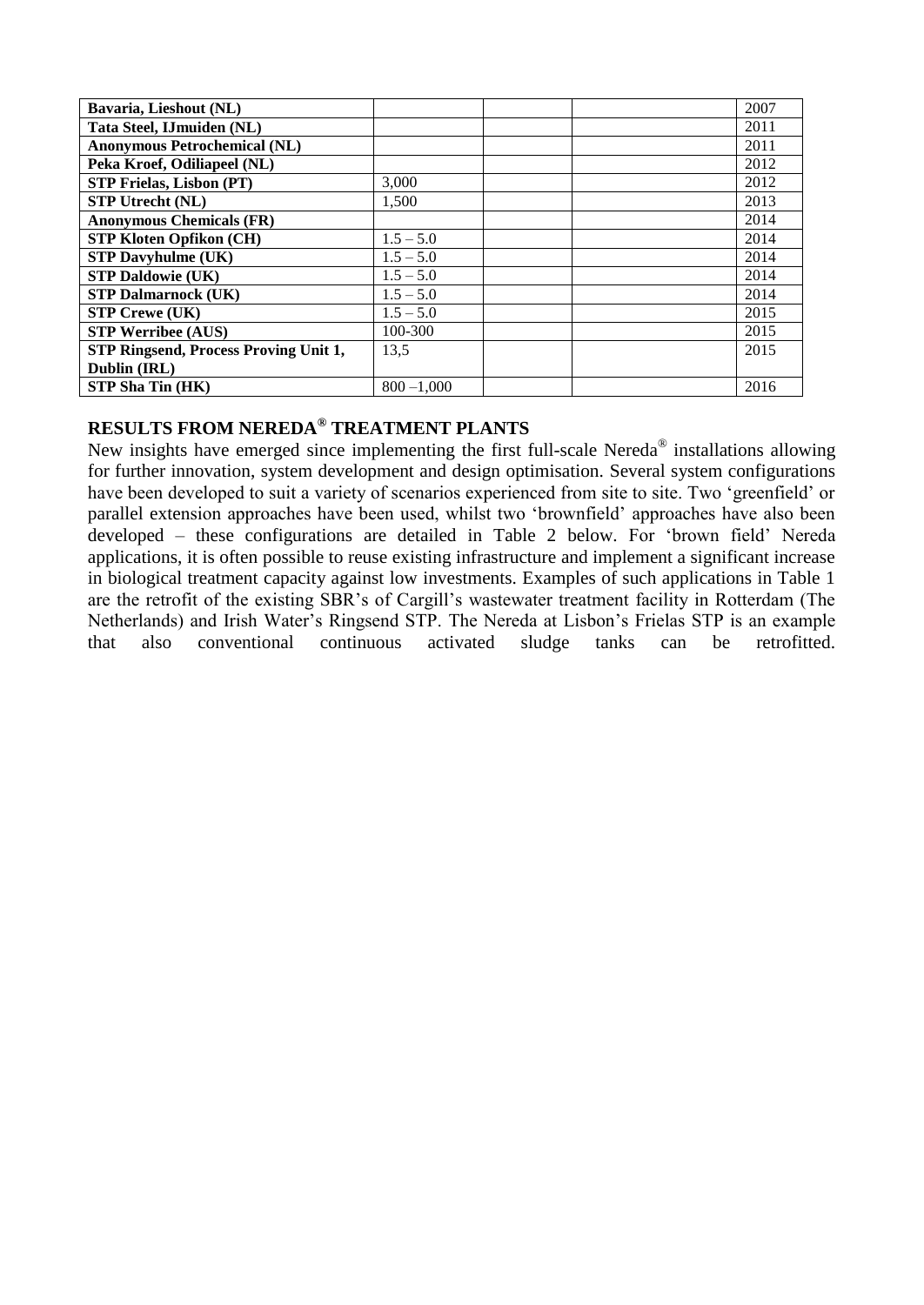## **Table 2**. Nereda® configurations

|                | <b>Nereda®</b><br>Configuration              |                                                                                                                   | <b>Typical Layout</b>                                | Configuration<br>characteristic                          | <b>Advantages</b>                                                                                                          | <b>Reference examples</b>          | <b>Potential</b><br><b>Applications</b>                                                                  |
|----------------|----------------------------------------------|-------------------------------------------------------------------------------------------------------------------|------------------------------------------------------|----------------------------------------------------------|----------------------------------------------------------------------------------------------------------------------------|------------------------------------|----------------------------------------------------------------------------------------------------------|
|                | Continuous<br>feed, $3+$<br>reactors         | 3 reactors                                                                                                        | N                                                    | At least 1 reactor in<br>feed phase at any<br>given time | Scalable for application<br>to large $(>100 \text{ M}\ell/\text{d})$ and<br>mega ( $>500$ M $\ell$ /d)<br>treatment plants | Epe WWTP (Netherlands)             | 'Greenfield sites'; or<br>extension to existing<br>plants with parallel<br>Nereda <sup>®</sup> system    |
| 2              | Influent buffer<br>followed by X<br>reactors | 1 buffer $+2$<br>reactors                                                                                         |                                                      | Buffer stores influent<br>between feeds to<br>reactors   | Optimised investments<br>(2 versus 3 reactors)                                                                             | Wemmershoek WWTP<br>(South Africa) | 'Greenfield sites'; or<br>extension to existing<br>plants with parallel<br>Nereda <sup>®</sup> system    |
| 3              | Hybrid                                       | 1 or more<br>Nereda <sup>®</sup> reactors<br>with excess<br>sludge<br>connection to<br>activated sludge<br>system | <b>Activated Sludge System</b><br>Buffer + Nereda®   | Waste Nereda®<br>sludge to activated<br>sludge system    | Enhance activated sludge<br>system performance;<br>Optimal use of existing<br>infrastructure                               | Vroomshoop WWTP<br>(Netherlands)   | 'Brownfield sites';<br>Extension /<br>optimisation<br>scenarios, utilising<br>existing<br>infrastructure |
| 4a             | <b>SBR</b> Reftrofit                         | Convert existing<br><b>SBR</b>                                                                                    | <b>SBR</b><br>Nereda <sup>®</sup><br>influent<br>SRR | Upgrade existing<br><b>SBR</b>                           | Cost-effective capacity<br>and performance<br>enhancement using<br>existing infrastructure                                 | Ringsend WWTP (Ireland)            | 'Brownfield sites'.<br>Enhanced capacity<br>and/or performance                                           |
| 4 <sub>b</sub> | <b>CAS</b> Retrofit                          | Convert existing<br>continuous<br>activated sludge<br>reactor or any<br>suitable tank                             | CAS<br>Nereda <sup>®</sup><br>influent<br>CAS        | Use existing tanks or<br>CAS reactors                    | Cost-effective capacity<br>and performance<br>enhancement using<br>existing infrastructure                                 | Frielas WWTP (Portugal)            | 'Brownfield sites'.<br>Limited space or<br>budget but require<br>enhanced capacity<br>and/or performance |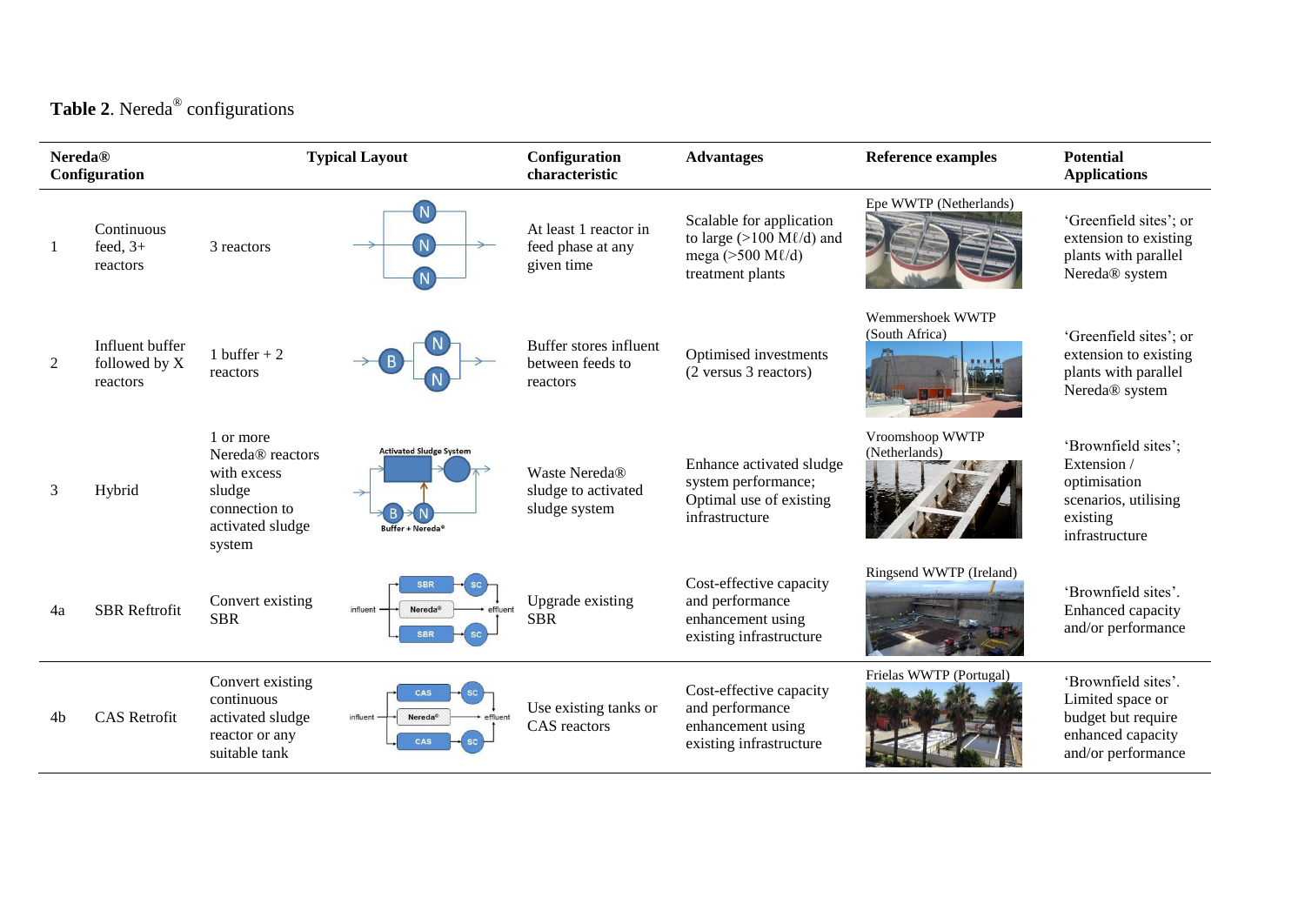Detailed treatment performance of various industrial and municipal Nereda plants has been reported before (e.g. Giesen 2013, Pronk 2015) and below operation results of Ryki WWTP, Prototype Utrecht and hybrid Vroomshoop will be presented.

#### **Ryki WWTP - Poland**

In the city of Ryki (Lublin Province, Poland) a new Nereda<sup>®</sup> wastewater treatment plants entered operation in February 2015. This is the first Nereda® installation located in the eastern part of Central Europe and also the first Nereda® plant that has to contend with low process temperatures during the winter period. The Ryki Nereda<sup>®</sup> plant is designed to treat 5,320 m<sup>3</sup>/d (dry weather), corresponding to 38,600 PE. In addition to the challenging winter temperatures, the plant has to treat a range of different incoming sewages (domestic, septic tanks and industrial) and has to handle extended industrial peak load periods. The combined pre-treated influent is fed to an influent buffer tank (500 m<sup>3</sup>) from where two Nereda<sup>®</sup> reactors (2 500 m<sup>3</sup> each) are separately fed by three submersible pumps ( $\dot{1}$  buffer + 2 reactors configuration). Biological treated wastewater is discharged to surface water via an existing pond. Table 3 shows the design loads for the plant, Figure 1 the wastewater temperatures experienced at the plant and lastly Table 4 shows the effluent performance compared to the effluent requirements.

|                        | Design values   |                       |                   |              |  |  |
|------------------------|-----------------|-----------------------|-------------------|--------------|--|--|
| <b>Parameter</b>       | <b>Domestic</b> | <b>Septic tankers</b> | <b>Industrial</b> | <b>Total</b> |  |  |
| Daily dry weather flow | 2,400           | 120                   | 2,800             | 5,320        |  |  |
| $(m^3/d)$              |                 |                       |                   |              |  |  |
| Daily wet weather flow | 3,418           | 120                   | 2,800             | 6,338        |  |  |
| $(m^3/d)$              |                 |                       |                   |              |  |  |
| COD (kg/d)             | 1,680           | 384                   | 2,500             | 4,564        |  |  |
| $BOD_5$ (kg/d)         | 960             | 156                   | 1,200             | 2,316        |  |  |
| TSS (kg/d)             | 1,200           | 144                   | 400               | 1,744        |  |  |
| Total N $(kg/d)$       | 192             | 22                    | 112               | 326          |  |  |
| Total $P$ (kg/d)       | 48              | 4                     | 28                | 80           |  |  |

**Table 3**. Design loads for the Ryki Nereda® plant



**Figure 1.** Temperatures at the Ryki WWTP

**Table 4**. Effluent performance at the Ryki Nereda® plant

| <b>Parameter</b>      | <b>Effluent</b><br>requirements | <b>Effluent quality</b><br>(average from April 2015 to February 2016) |                  |                    |
|-----------------------|---------------------------------|-----------------------------------------------------------------------|------------------|--------------------|
|                       |                                 | <b>Reactor 1</b>                                                      | <b>Reactor 2</b> | <b>Pond Outlet</b> |
| $COD$ (mg/ $\ell$ )   | 25                              | 43                                                                    | 46               | 39                 |
| $BOD_5$ (mg/ $\ell$ ) |                                 | 5.5                                                                   | 6.3              | 4.4                |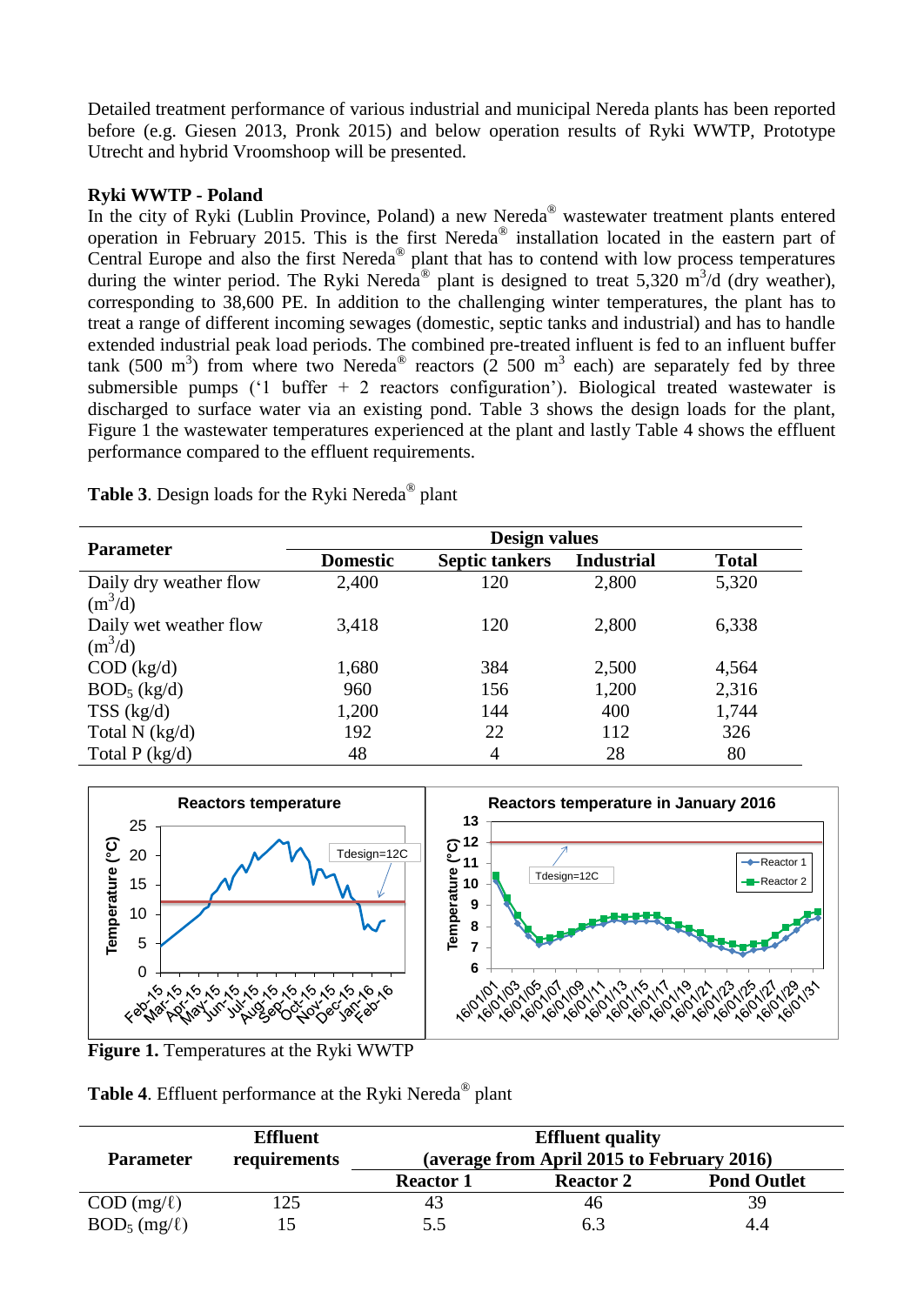| TSS $(mg/\ell)$     | эJ |     |     | 4.5       |
|---------------------|----|-----|-----|-----------|
| Total N $(mg/\ell)$ | IJ |     | 5.5 | 5.0       |
| Total P $(mg/\ell)$ |    | 0.9 | ს.8 | $\rm 0.8$ |

The Nereda<sup>®</sup> installation at Ryki has been operational for more than two years and continues to achieve effluent compliance, despite the low winter temperatures and highly variable seasonal loading.

### **Vroomshoop WWTP – the Netherlands**

A hybrid Nereda® configuration was selected for the upgrade of the Vroomshoop WWTP (the Netherlands) and the new plant entered operation in 2013. The main feature of the hybrid configuration (see Figure 2) is that the Nereda® waste sludge is fed into a parallel activated sludge system. The plant is designed with a dry weather hydraulic capacity of  $156 \text{ m}^3/\text{h}$  and rain flow of 1,000 m<sup>3</sup>/h, whilst the design pollution load is 22 600 PE (population equivalents at 150 gTOD/PE).



**Figure 2**: Schematic depiction of the Vroomshoop WWTP

The discharge of the Nereda<sup>®</sup> waste or excess sludge into the activated sludge system has been found to significantly improve the sludge settleability of the activated sludge. Figure 3 shows how the SVI (sludge volume index) in the activated sludge system steadily decreased as a result of the addition of the Nereda® waste sludge, indicating improved sludge settleability.

Improved settleability in an activated sludge system could allow for an increase in MLSS (mixed liquor suspended solids) concentrations in the activated sludge system and therefore increase the biological treatment capacity and/or; the possibility to allow higher hydraulic loading on the secondary settling tanks since the sludge settling rates are improved. Another potential advantage of this hybrid configuration is an improvement in biological phosphorus removal in the activated sludge system, since Nereda® waste sludge contains higher concentrations of PAOs (polyphosphate accumulating organisms) when compared to activated sludge.

Between June and November 2014, energy usage monitoring at the Vroomshoop WWTP showed that the Nereda® side of the plant used on average 35% less energy than the activated sludge side.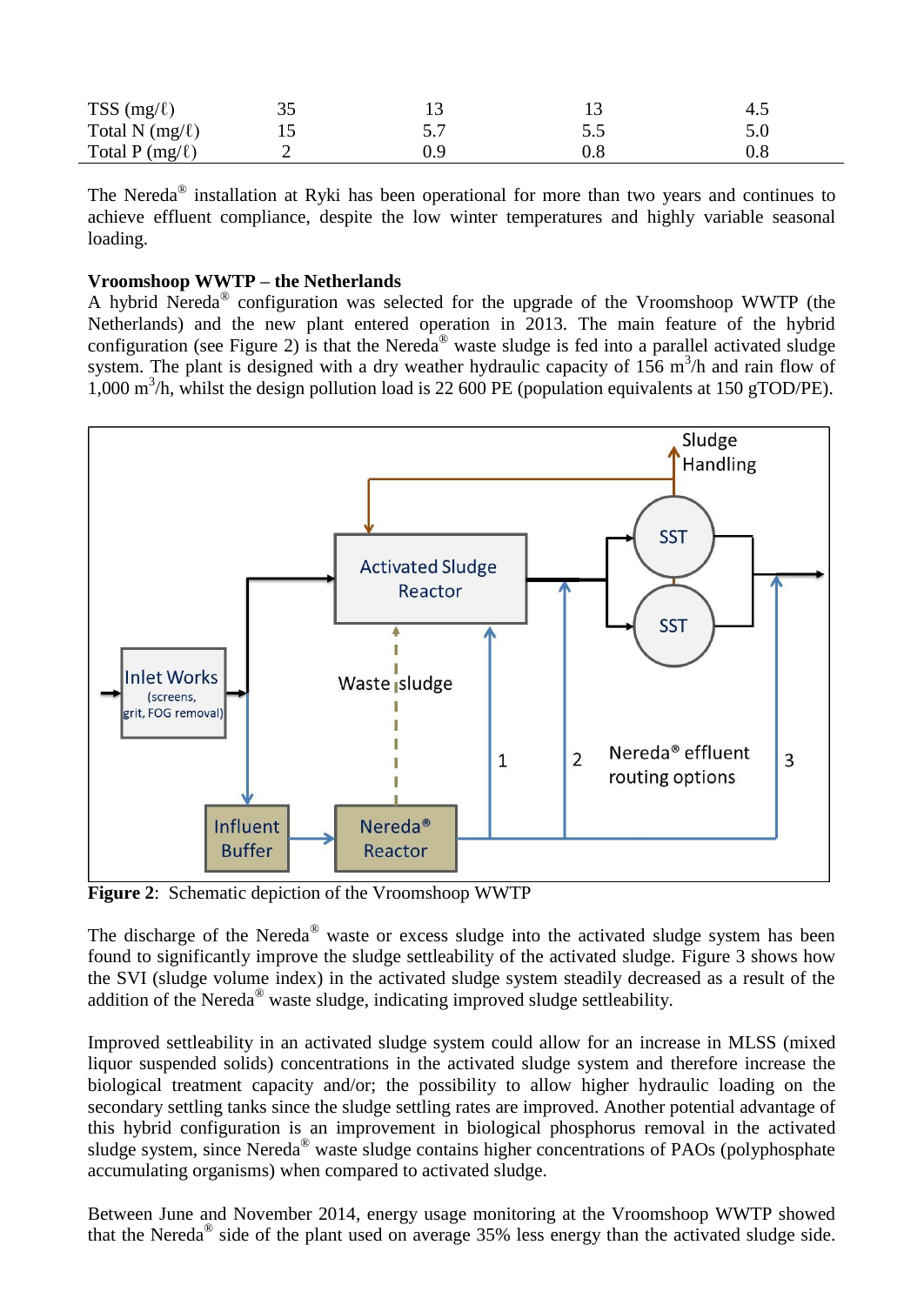Furthermore, effluent performance monitoring in 2014 showed the compliance of the plant under full loading conditions (see Table 5).



Figure 3. Comparison of SVI (sludge volume indexes) of the Nereda<sup>®</sup> and activated sludge systems at Vroomshoop WWTP (data from end-user: Waterschap Vechtstromen)

| <b>Parameters</b>   |                  | Averag<br>e<br><b>Influen</b><br>t<br>$(mg/\ell)$ | Average<br><b>Effluent</b><br>$(mg/\ell)$ | <b>Requirement</b><br>$(mg/\ell)$ | <b>Regulatory Compliance</b><br><b>Criteria</b>      |
|---------------------|------------------|---------------------------------------------------|-------------------------------------------|-----------------------------------|------------------------------------------------------|
|                     | <b>COD</b>       | 720                                               | 55                                        | 125                               | Limit $(3 \times per \text{ year up to})$<br>250)    |
| Organics            | BOD <sub>5</sub> | 263                                               | $\overline{4}$                            | 10                                | Limit $(3 \times per \text{ year up to})$<br>20)     |
|                     | TN               |                                                   | 7.2                                       | 10                                | <b>Yearly Average</b>                                |
|                     | <b>TKN</b>       | 66                                                | 5.2                                       |                                   |                                                      |
| Nitrogen            | $NH_4-N$         |                                                   | $Summer=1.4$ ;<br>Winter = $3.0$          | Summer $= 2$<br>Winter $=$ 4      | Average (1 May - 1 Nov.)<br>Average (1 Nov. - 1 May) |
|                     | $NO2/NO3-N$      |                                                   | 2.0                                       |                                   |                                                      |
| Phosphorus          | TP               | 8.9                                               | 0.9                                       | $\overline{2}$                    | Moving average of 10<br>successive samples           |
|                     | $PO4-P$          |                                                   | 0.6                                       |                                   |                                                      |
| Suspended<br>Solids | <b>TSS</b>       | 317                                               | 10                                        | 30                                | Limit                                                |

**Table 5**. 2014 effluent performance at the Vroomshoop WWTP (data from end-user: *Waterschap Vechtstromen*)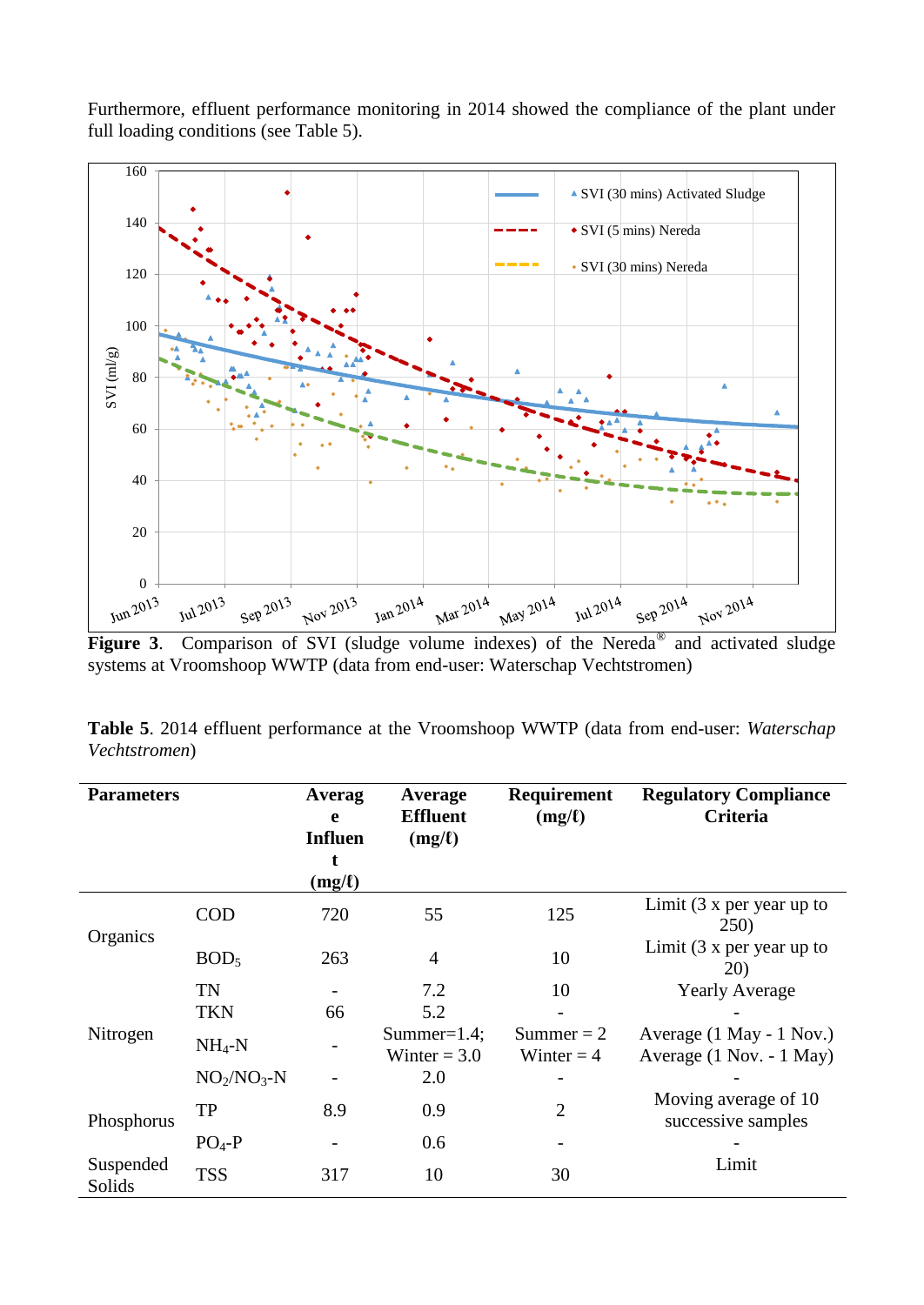## **Prototype Nereda® Utrecht (PNU)**

In 2013 a project specific Nereda® prototype (PNU) was installed at the existing Utrecht WWTP in order to investigate the potential of utilising Nereda® for the replacement of the existing 430 000 PE plant which is aging and utilises the non-optimal AB type activated sludge process. The prototype consist of a single 1 000 m<sup>3</sup> reactor which is designed to treat an average flow of 1 500 m<sup>3</sup>/day (9 000 PE), however the plant can be fed up to  $600 \text{ m}^3/\text{hr}$  for test purposes. After successful demonstration and optimization of the design parameters for the Utrecht STP specific conditions, the PNU is operated by Royal HaskoningDHV as test and training facility. Whereas testing fullscale plant performance beyond the plant design condition is often not possible because at operational plants effluent quality is a priority and the plant receives influent defined by the incoming sewer system, at the PNU facility it is possible for test purposes to operate well beyond the normal conditions.. PNU is also used to validate usability and reliability of instrumentation and equipment design optimizations.

Treated wastewater is decanted from Nereda using a fixed overflow weir, similar to a conventional clarifier. In the design of the first municipal Nereda plants, it was decided to discharge any particulars that might lead to scum with the treated effluent as the obtained water quality fully meet the discharge requirements. To investigate the achievable effluent quality when – like in many clarifiers – scum forming particulars are withhold in the reactor, baffles were added to the PNU effluent launders in 2015. Figure 4 shows how the effluent suspended solids were reduced to well below 10 mgTSS/l.. Based on these results the optional use of scum baffles has been introduced in various full-scale designs where stringent requirement apply for suspended solids or total-P.



Figure 4. Effluent suspended solids performance at the PNU facility with baffles (no primary clarification)

### **FURTHER DEVLOPEMENTS – ALGINATE RECOVERY**

Research at TU Delft uncovered the ability to extract alginate-like exopolysaccharides (ALE) from aerobic granular sludge (Lin et al, 2010). Alginate is currently produced from seaweed at relatively high costs and is used in a variety of industries as a thickener or gel and as a basis for coatings. Aerobic granular sludge has been found to contain between 15 to 25% of ALE (alginate-like exopolysaccharides). Extracted ALE could potentially be used in the chemical sector, textile and paper industries, as a soil enhancer to improve water retention in semi-arid areas or as a brick additive (van der Roest et al, 2015). The recovery of ALE from Nereda<sup>®</sup> excess sludge (aerobic granular sludge) is a potential re-use opportunity, whereby a waste stream could be converted into a product with a high resale value. Combining alginate extraction with the existing excess sludge treatment processes at wastewater treatment plants could also improve sludge treatment efficiency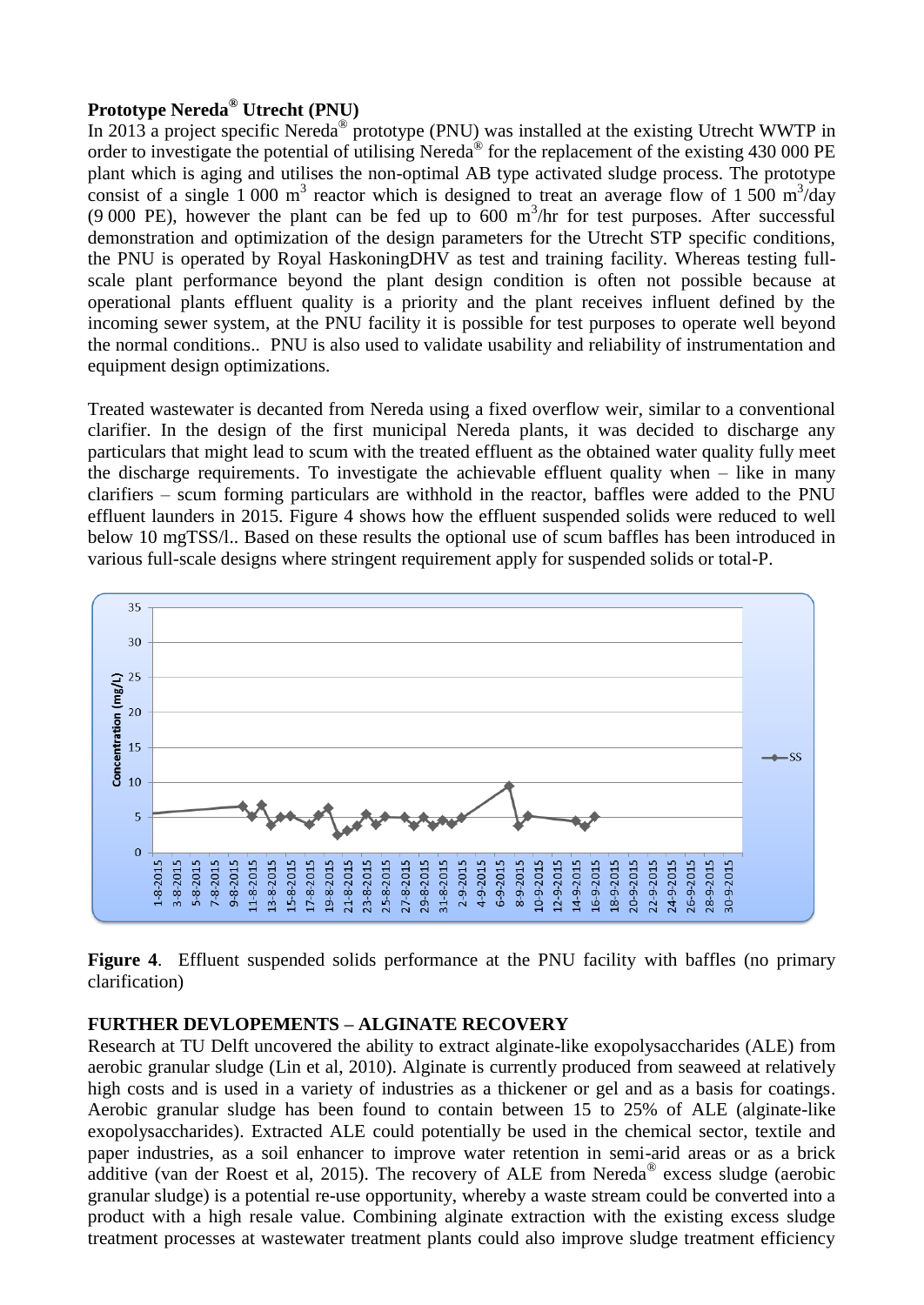because alginate extraction reduces sludge volumes and the remaining (non-extracted) sludge has a higher digestibility and better dewaterability. The National Alginate Research Programme (NAOP) has been set up in the Netherlands to further research and develop this promising sustainable re-use concept. The NAOP is a public-private sector collaborative research initiative with the goal of developing sustainable and commercially viable ALE-extraction from Nereda® excess sludge (van der Roest et al, 2015). The NAOP is similar to the public-private collaborative partnership that successfully developed Nereda®. Currently a pilot study is planned to test the different aliginate extraction processes. Depending on the results two demo installations will be realized in 2017.

### **DISCUSSION AND CONCLUSIONS**

Results from full-scale Nereda® treatment plants over the last decade have shown that Nereda® has numerous advantages when compared to similarly loaded activated sludge systems, including:

- 25-75% reduction in treatment system footprints as a result of higher reactor biomass concentrations and the non-use of secondary settling tanks;
- 20-50% energy usage reduction and;
- Associated capital and operational cost savings.

Nereda<sup>®</sup> treatment plants have been shown to achieve similar or improved enhanced biological nutrient (nitrogen and phosphorus) removal when compared to similarly loaded activated sludge systems. Furthermore, the possibility to recover alginate-like exopolysaccharides (ALE) from Nereda<sup>®</sup> waste sludge has the potential to generate a reuse product with high commercial value.

Four main Nereda® configurations have been developed for a wide range wastewater treatment scenarios ranging from 'green-field' systems to retrofits at 'brown-field' sites. The hybrid configuration (e.g. Vroomshoop WWTP) whereby Nereda<sup>®</sup> waste sludge is fed into a parallel activated sludge system has the potential to increase the loading capacity of the activated sludge system through improved sludge settleability. This configuration could therefore be applied advantageously for the extension of existing plants with an activated sludge line.

The results achieved at full-scale Nereda® treatment plants show that aerobic granular sludge has clear and significant advantages over conventional activated sludge systems. Currently sustainability requirements (including cost-effectiveness) are driving technological advancement and innovation. The advantages of Nereda® in comparison to activated sludge systems ultimately translate into more sustainable and cost-effective wastewater treatment. A shift away from the 'activated sludge approach' towards an 'aerobic granular approach' would assist in addressing the challenges facing the wastewater treatment industry in Asia and beyond.

### **REFERENCES**

de Kreuk, M.K., Heijnen, J.J. and van Loosdrecht, M.C.M. (2005) Simultaneous COD, Nitrogen and Phosphate Removal by Aerobic Granular Sludge. *Biotechnology and Bioengineering* **90** (6), 761-769.

de Kreuk, M.K., and van Loosdrecht, M.C.M. (2006) Formation of aerobic granules with domestic sewage. *Journal of Environmental Engineering* **132** (6), 694-697.

de Kreuk, M.K., Kishida, N. and van Loosdrecht, M.C.M. (2007) Aerobic granular sludge – State of the art. *Water Science Technology* **55**, 75-81.

Giesen, A., de Bruin, L.M.M., Niermans, P.P., and van der Roest, H.F. (2013) Advancements in the application of aerobic granular biomass technology for sustainable treatment of wastewater. *Water Practice & Technology* **8** (1), 47-54.

Lin, Y., de Kreuk, M.K., van Loosdrecht, M.C.M. and Adin, A. (2010) Characterization of alginatelike exopolysaccharides isolated from aerobic granular sludge in pilot-plant. *Water Research* **44**, 3355-3364.

Pronk, M., de Kreuk, M.K., de Bruin, B., Kamminga, P., Kleerebezem, R., and van Loosdrecht, M.C.M. (2015) Full scale performance of the aerobic granular sludge process for sewage treatment.